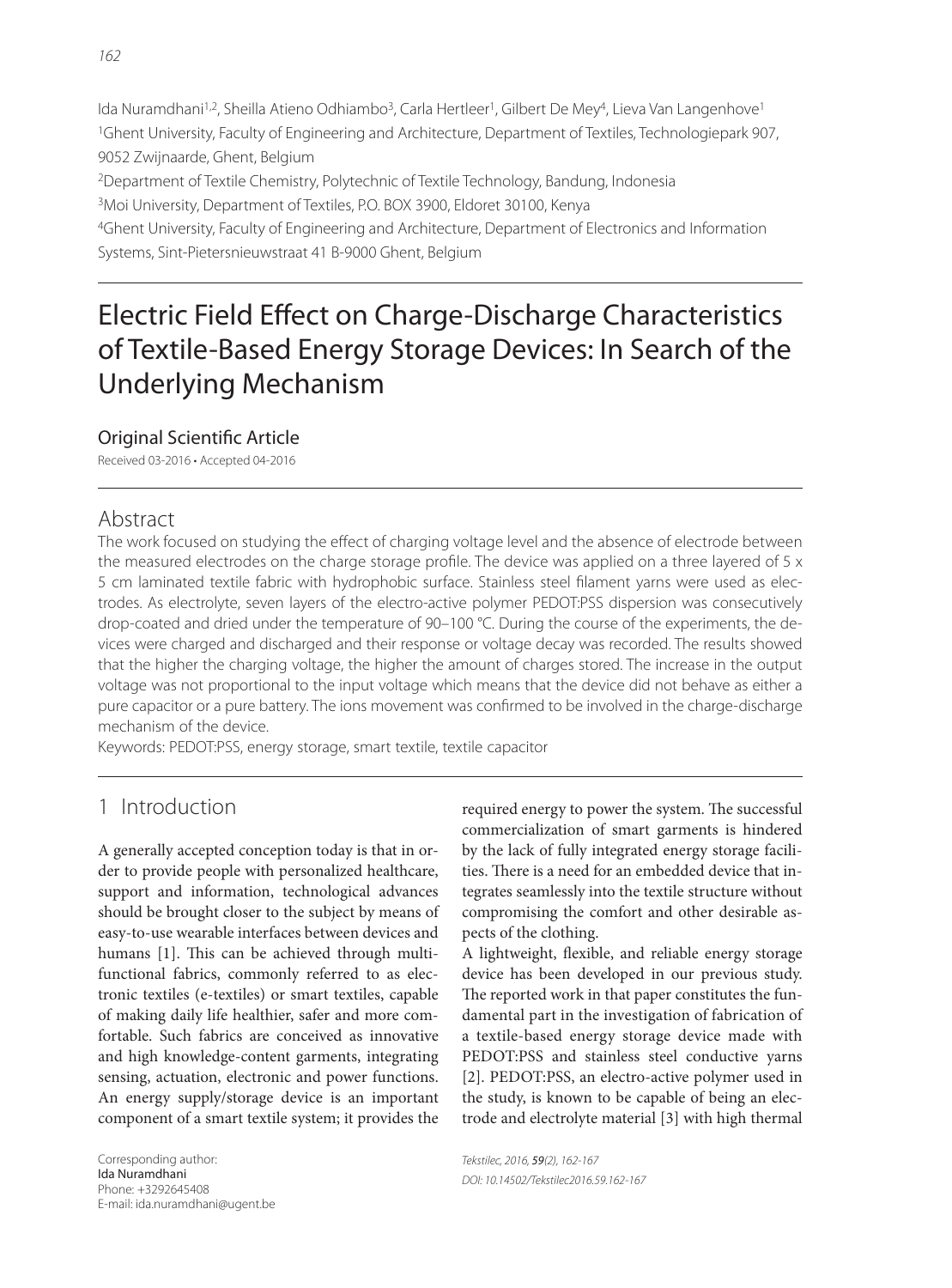properties, flexibility in terms of its chemical and physical properties as well as a decent electrochemical stability, charge capacity, and ionic conductivity [4]. As an electrode, electro-conductive stainless steel filament yarns showed an encouraging performance. When compared with silver coated PBO (polybenzoxazol), higher capability to store charge with higher voltage value in a longer time was shown by the less expensive stainless steel yarn electrode. In addition, the stainless steel filament yarns are also flexible, and can be comfortably incorporated to textile fabrics. They show good electrical and thermal conductivity with high melting point that give further advantages of using this electro-conductive yarn as a bipolar electrode fabricated textile based energy storage device [2].

From our previous study [5], there is a strong indication that the mechanism involved in the charge storage is mainly through charge separation within the electrolyte and the formation of electric double layer on the electrode surfaces based on the EDLC (electric double layer capacitor) charge storage principle. It is known from our previous results that the accumulated charge in the devices during discharge was proportional to the charging time. Up to a certain extent, the longer the charging time, the more charge was stored in the devices. It was also found that two hours was a sufficient time to charge the cell. However, the charging voltage was not optimized; we used 1.5 V in most experiments. In this regard, the charging time in relation to charging voltage could have been optimized as well.

The work reported in this paper is focused on studying the effect of charging voltage level on the charge storage profile with a view that it would provide information regarding the possible mechanism of the device. As it was believed that the enhanced conductivity of the device came from the ions transport separated from the conductive PEDOT:PSS, the effect of the absence of electrode between the measured electrodes as given in the standard device (Figure 1) was observed. For this purpose, a modified device (Figure 1), presenting only electrolyte between the two measured electrodes with various distances was prepared. The difference in charging voltage level, the absence of a middle electrode and a distance between electrodes were expected to give results to different level of electric field in the device.

### 2 Experimental

#### 2.1 Materials

Two types of energy storage device (so-named device A and B) as shown in Figure 1 were prepared with different set up of the electrodes. Device A was a reproduction of the standard device that had been developed in our previous work [5], consisting of three strands of stainless steel yarn electrodes with symmetrical distance between the yarns (1 mm). Device B was a modified version of the device A, where the cell was composed of four strands of electrode yarns with different distances between electrodes, i.e. 1, 2, and 3 mm respectively.



Figure 1: Design of the developed energy storage devices

The cell was assembled on a three layered of 5 cm x 5 cm porous textile fabric laminated together with two pieces of interlining adhesive (hot melt adhesive). Before laminated together, the electrode yarns were stitched to the upper layer of the textile substrate. The surface of the device was then covered with a thermoplastic polyurethane (TPU) layer produced by Epurex Film Company, to give a hydrophobic layer on the fabric surface, except for the area where electrolyte would be applied. The textile substrate used was a twill woven polyester-cotton fabric with a warp density of 42 yarns/cm and a weft density of 29 yarns/cm  $[6]$ . The electrode used was pure stainless steel filament yarns from Bekintex, whereas the electro-active polymer PEDOT:PSS (poly(3,4 ethylene dioxythiophene):poly(styrene sulfonate)), dispersion (6% in water) from OSILLA, was used as the electrolyte. As the content of the electrolyte polymer in the dispersion was low, seven layers of the electrolyte were proportionally drop-coated to the cell using a drop pipette. Each layer of the dropcoated electrolyte was pre-dried in an oven under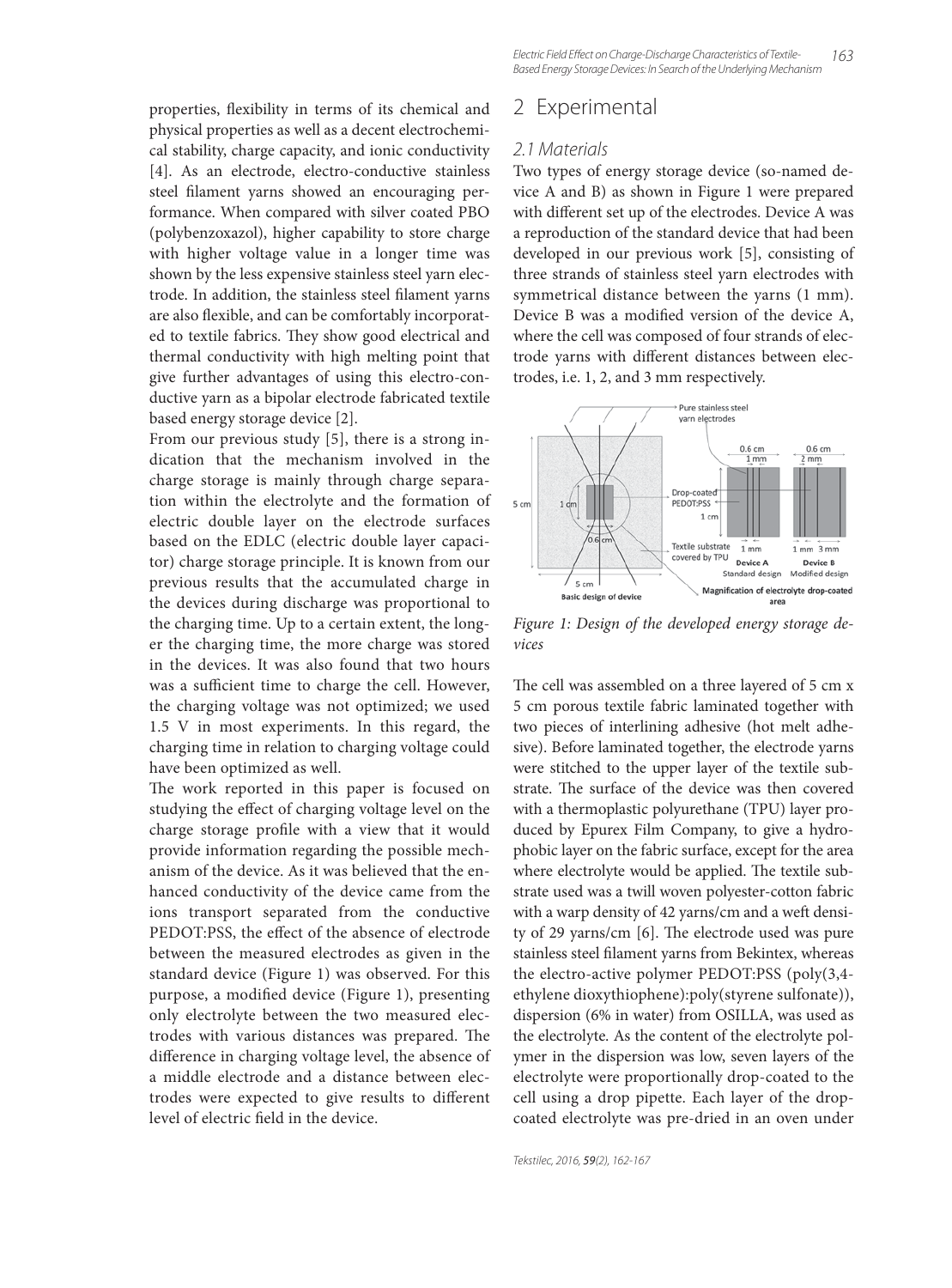the temperature of 90-100  $^{\circ}$ C for 15 minutes before applying the next layers.

#### 2.2 Method

In this work, devices A and B were used to study the effect of charging voltage and the presence of electrode between the measured electrodes on the amount of charge accumulated and its charge decay profile. During the course of the experiments, the devices were charged and discharged and their response or voltage decay was recorded. By varying the distance between electrodes (1 mm, 2 mm and 3 mm respectively) and the charging voltage level (1.5 V, 3 V, 4.5 V, and 6 V) for 300 seconds (short) and 7,200 seconds (long) charging time, the voltage decay was measured using a National Instruments NI PXI 1033, which is a chassis equipped with a voltage generator, a digital voltage meter and a computer interface. The computer was equipped with a developed program that allowed the equipment to charge the developed cells at specified voltages  $(V)$  and time  $(s)$  and also captured the voltage decay data automatically.

# 3 Results

The graph in Figure 2 shows the profile of voltage decay of the device A with different charging voltages (1.5 V, 3 V, 4.5 V, and 6 V). At each voltage level, the voltage decay was measured on two pairs of electrodes placed at a distance of 1 mm. In general, it can be seen from the graph that the application of higher charging voltage presented higher level of charge that was stored in the device. The decaying rate was also lower when the device was charged with higher charging voltages. Similar results were obtained by measuring the voltage decay of the device A with short (300 seconds) and long (7,200 seconds) charge-discharge times.

The graph in Figure 3 shows the profile of voltage decay of the devices A and B shown schematically in Figure 1. The measurements were carried out on the outer electrodes of the device A being a part in a distance of 2 mm including an intermediate electrode; measurements on device B were performed on the two electrodes being a part in a distance of 2 mm. For these measurements, the charging voltage was 3 V. In general, it was observed that the presence of electrode between the measured electrodes had an effect on the performance of the device in its ability to store the accumulated charge. The higher amount of accumulated charge was obtained from the device that an electrode was not included between the measured electrodes. This occurred for all measurements with different charging voltages.



Figure 2: Voltage decay profile of device A with different charging voltages



Figure 3: Effect of the presence and absence of an electrode between the measured electrodes to the amount of charge accumulated

#### 4 Discussion

The voltage decay profile shown by the graph in Figure 2 explains that the developed device demonstrated its reproducibility in storing charges. The charge storage mechanism was suggested to comprise mainly through ions separation within the PEDOT:PSS electrolyte that then followed by the formation of electrical double layer on the electrode surfaces [2]. The electrode itself, that was a pure stainless steel filament yarn, was known to contain high percentage of chromium atoms with a very thin chrome oxide layer on the yarn surface that made it able to create an insulation layer or dielectric material. The mobile ions transport occurred under the influence of the applied electric field via charging process at particular time and voltage level. It was clear from our previous work [2] that the longer the charging time at a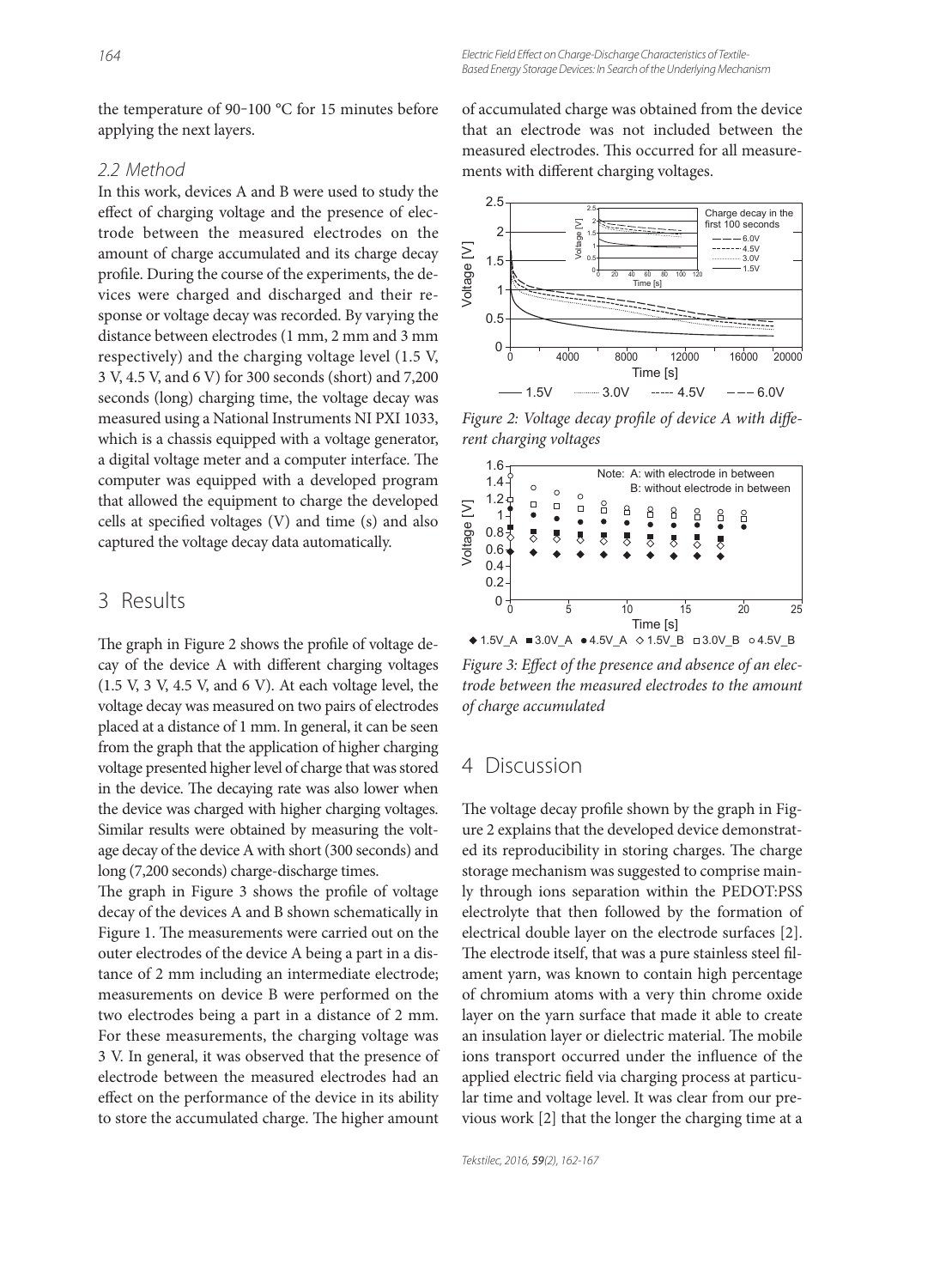constant voltage of 1.5 V, the slower the voltage decay and the higher the charge stored in the devices. There was an indication that slow mechanism involved in the accumulation and storage of charge, that is probably due to the movement of large ions. It was assumed that longer time was needed to drive the large mobile ions formed from the electro-conductive polymer to be fully separated towards each proper end according to their polarity. However, increasing the charging time up to more than 7,200 seconds did not result in significant increase in the amount of accumulated charge.

Likewise, identical charge decay behaviour were also shown by the device given different charging voltage level, i.e. 1.5 V, 3.0 V, 4.5 V, and 6.0 V at two different constant charging times: 300 seconds (short) and 7,200 seconds (long) respectively. From the data of long charging times as presented in Figure 2, it was shown that the higher the charging voltage applied during charging time, the more the amount of accumulated charge in the device at its discharge phase. However, the degree of the increase in the stored energy was not proportional to the increase in the charging voltage given. It was observed that just after the power supply stopped, the charge level decayed drastically for each charging level. The data presented in Table 1, show the percentage of voltage decay observed at the starting point ("zero" minute) of discharging phase for each of the different conditions. It would be noted here that the term of "zero minute" (time  $= 0$ ) is related to the time of initial measurement taken. It would be understood that during charging process, the output voltage remained constant (input voltage = output voltage), until the time before power supply was disconnected. Although the readings were done automatically using the software to minimize errors, there was still a gap between charge-discharge process (just before the zero minute taken) where the voltage could not be recorded.

It can be seen that with a short charging time (300 seconds) the stored charges decayed more from 58% upwards at each charging voltage. With long charging time (7,200 seconds), the charge decay was less than 40% for devices constantly charged at 1.5 V and 3.0 V, while in higher charging voltage values, the decay excided the percentage value of 56%. The data confirmed the typical performance as obtained from the previous result treated with various charging time. Our previous findings [2] have shown that prolonging the charging time did not increase the accumulated charge in the device. This indicates that at certain extent the amount of residual charges stored in the device would not increase significantly. There is an upper limit of the charge density being able to be accumulated in the device.

165

The charge decay profile also confirmed our previous finding [2] that the stored charges would drastically decrease up to a certain level where the decay was slower and the voltage profile became more constant. In a very long time, the voltage would reach the zero value. From our experiment, it was found that the device could preserve the stored energy with a very slow decrease for 7 days when the voltage reached nearly the zero value. From the data concerning the very slow decay, the graph in Figure 4 shows the relation between charging voltage and detected voltage observed at a given time (1,000 s, 6,000 s and 10,000 s respectively). In logarithmic scale, the increase of detected voltages at each observed time showed linear relations with consistent slopes number of around 0.1. From this relation, an empirical model:  $V2 =$ 0.35  $ln$  V1 + C, was obtained. A constant value of 0.35 was taken from the average constant values of each data series. It can be seen that the data points and the model built based on the empirical data are close enough. Although no physical interpretation can be assumed from this model, the relation between data from each point provided consistent slope and showed a linearity, that were good signs for a

| Charging [V] | With 300 seconds (short) charging |             | With 7,200 seconds (long) charging |              |
|--------------|-----------------------------------|-------------|------------------------------------|--------------|
|              | Detected voltage [V]              | Decay $[%]$ | Detected voltage [V]               | Decay $[\%]$ |
| 1.5          | 0.63                              | 58          | 1.267                              | 15           |
| 3.0          | 0.96                              | 68          | 1.832                              | 39           |
| 4.5          | 1.16                              | 74          | 1.981                              | 56           |
| 6.0          | 1.34                              | 78          | 2.063                              |              |

Table 1: Voltage decay observed at the initial measurement (time  $= 0$ )

Tekstilec, 2016, 59(2), 162-167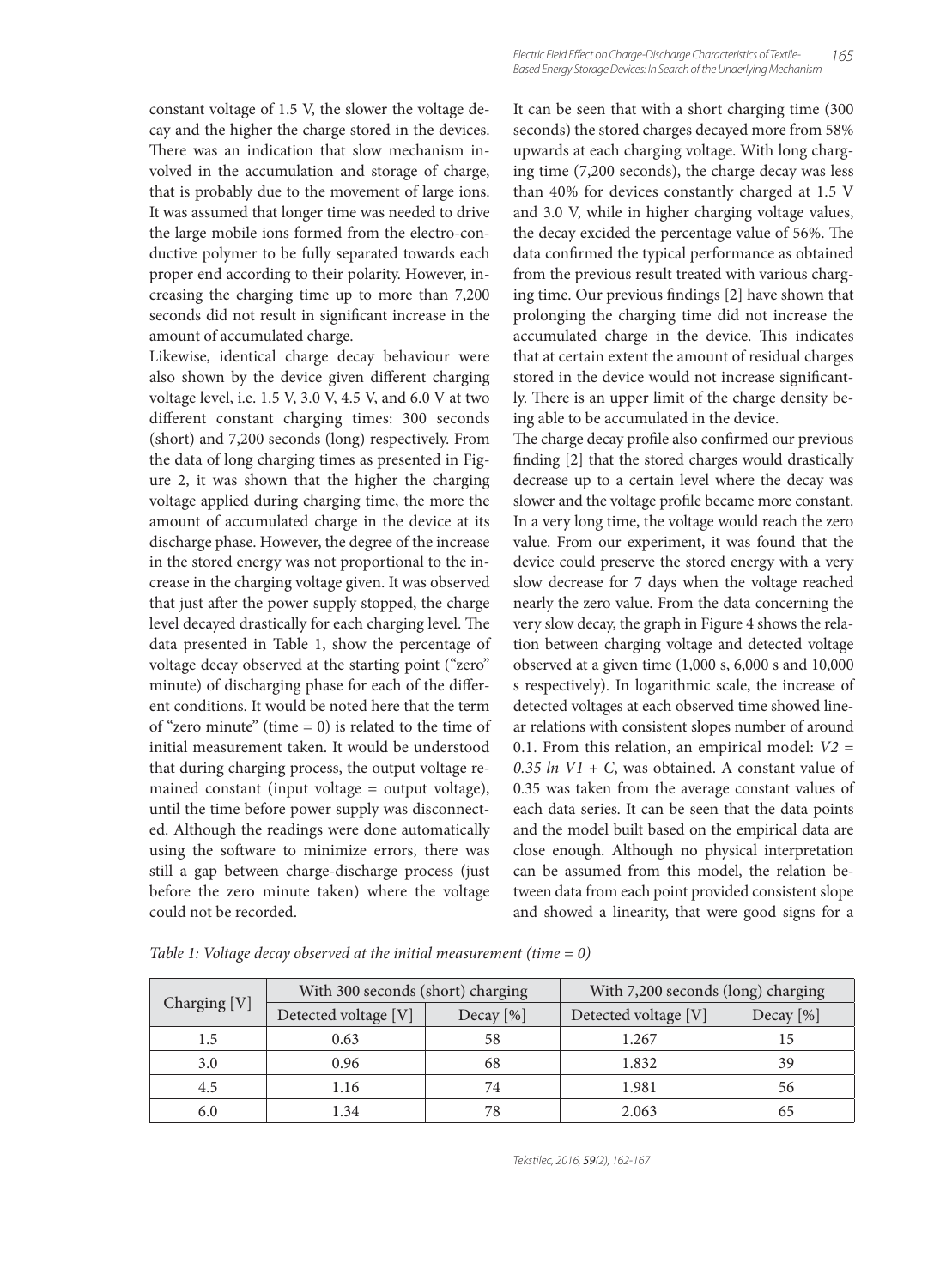consistent data series observed. At the same time, it was also shown that the charging voltage (input) was not related proportionally to the detected voltage (output) at several particular times. The doubling of the charging voltage did not result in a doubled detected voltage. That indicated that the device did not act as a pure capacitor because in capacitor, the increase in input voltage is proportionally increasing the output voltage. The device did not act as a pure battery either because a constant output voltage was expected in battery, regardless the input voltage level given to the device. However, the functional behavior of the device is still questionable up to this point.



Figure 4: Log scale relations between charging voltage and detected voltage

As mentioned above, the capacitive ability of the electro-active polymer PEDOT:PSS is associated with transport of charge carriers to the interface between the polymer and the yarn electrodes. Some characterization studies using SEM-EDX imaging and FTIR spectroscopy found the evidence of ions transport and redox reversibility in PEDOT:PSS [7, 8]. The ability to transport charges itself is caused by the presence of overlapping C=C bonds that give π orbitals along the polymer materials. They become electrically conductive due to mobile carriers (holes) created in the oxidized state [9]. From our previous work [5], it was suggested that dielectric polarization of PEDOT:PSS stimulated by the electric field applied through the charging process was the reason for charge storage capability of our developed device. As the stainless steel electrode yarn was not chemically inert and covered by very thin layer of chrome oxide  $(Cr_2O_3)$  that can prevent further oxidation of the steel, it became capable of creating an insulating layer interface between the metal and the polymer [10, 11]. It has been reported that PEDOT:PSS film has no crystalline structure, it presents a strong effect on the charge transport, and therefore, the conductivity of the polymer was assumed to be due to its disordered conjugated system [12]. When the charging process applied, an electric double layer was observed in both electrodes. Charge recombination then occurred just after the charging process stopped, when the separated ions from the polymer got back to their initial random arrangement  $[2, 5]$ . The graph shown in Figure 3 confirmed this assumption.



Figure 5: Cross-section visualisation of the device cell: (a) no middle electrode, (b) with middle electrode

From the graph in Figure 3 it can be seen that the presence of the intermediate electrode affected the amount of charges accumulated in the device. This could be because the ions transport towards or from the end electrodes (anode or cathode) in the cell was restricted by the presence of the electrode between the measured electrodes (or the intermediate electrode). As it can be seen in the cross-section visualization of the cell presented in Figure 5, unlike electrons that can undergo a chemical reaction with metal, ions cannot. Therefore, the moving ions cannot penetrate and even their transport was restricted by the intermediate metal electrode. As the charge transport occurred on the surface of the device, the transport pathway also became longer as the ions would pass the surface of the intermediate metal electrode. These results proved further that the ionic transport principle occurred in the charge-discharge